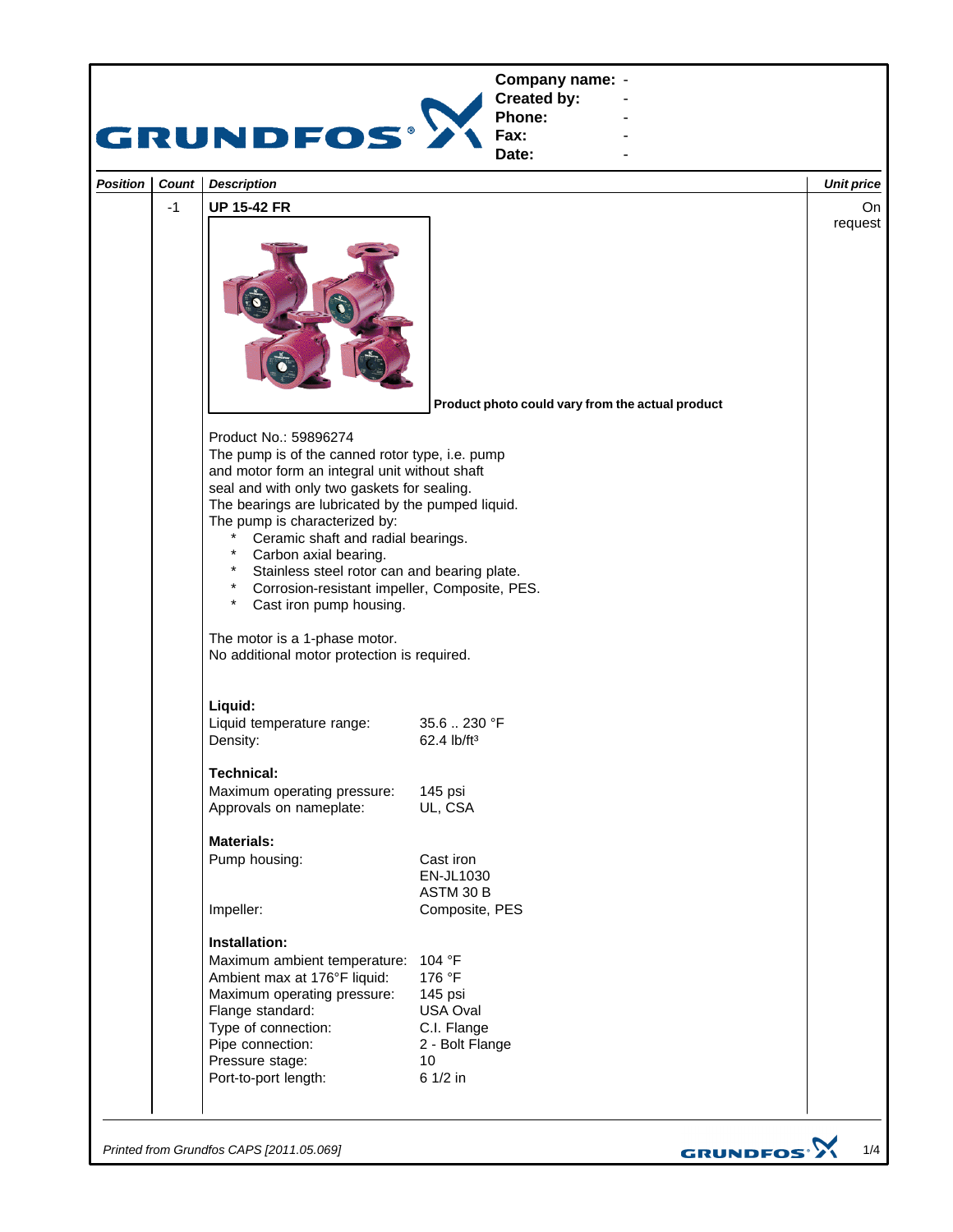| Company name: -<br>Created by:<br>Phone:<br><b>GRUNDFOS®</b><br>Fax:<br>Date:<br>$\blacksquare$                                                                                                                                                                                                                                                                  |                   |
|------------------------------------------------------------------------------------------------------------------------------------------------------------------------------------------------------------------------------------------------------------------------------------------------------------------------------------------------------------------|-------------------|
| <b>Description</b>                                                                                                                                                                                                                                                                                                                                               | <b>Unit price</b> |
| Position   Count  <br><b>Electrical data:</b><br>Number of poles:<br>$\overline{a}$<br>Max. power input:<br>95 W<br>Rated power - P2:<br>$0.04$ HP<br>Main frequency:<br>60 Hz<br>Rated voltage:<br>1 x 230 V<br>Current in speed 3:<br>0.43 A<br>Capacitor size - run:<br>2 µF/400 V<br>Insulation class (IEC 85):<br>F.<br>Others:<br>Gross weight:<br>7.25 lb |                   |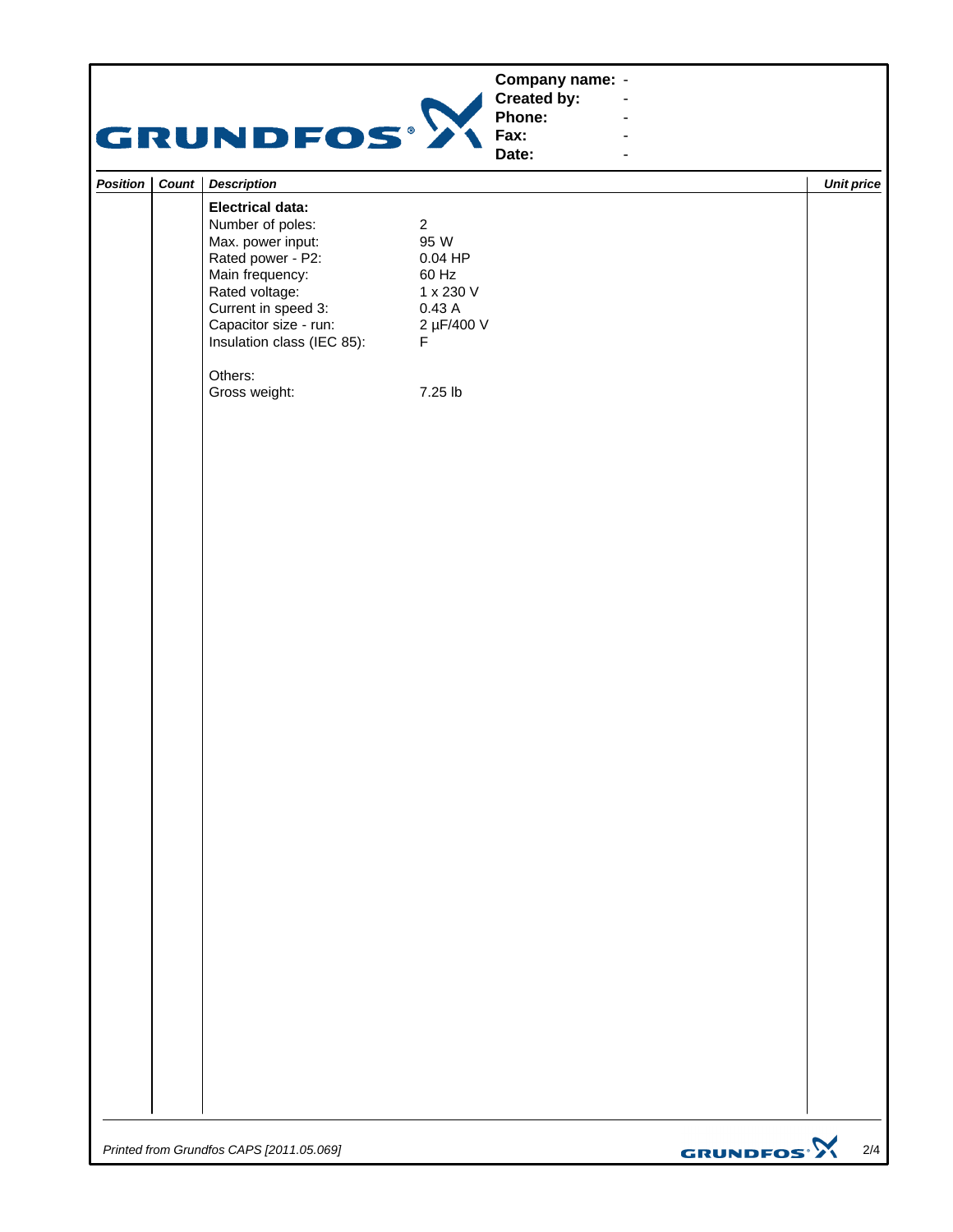

3/4